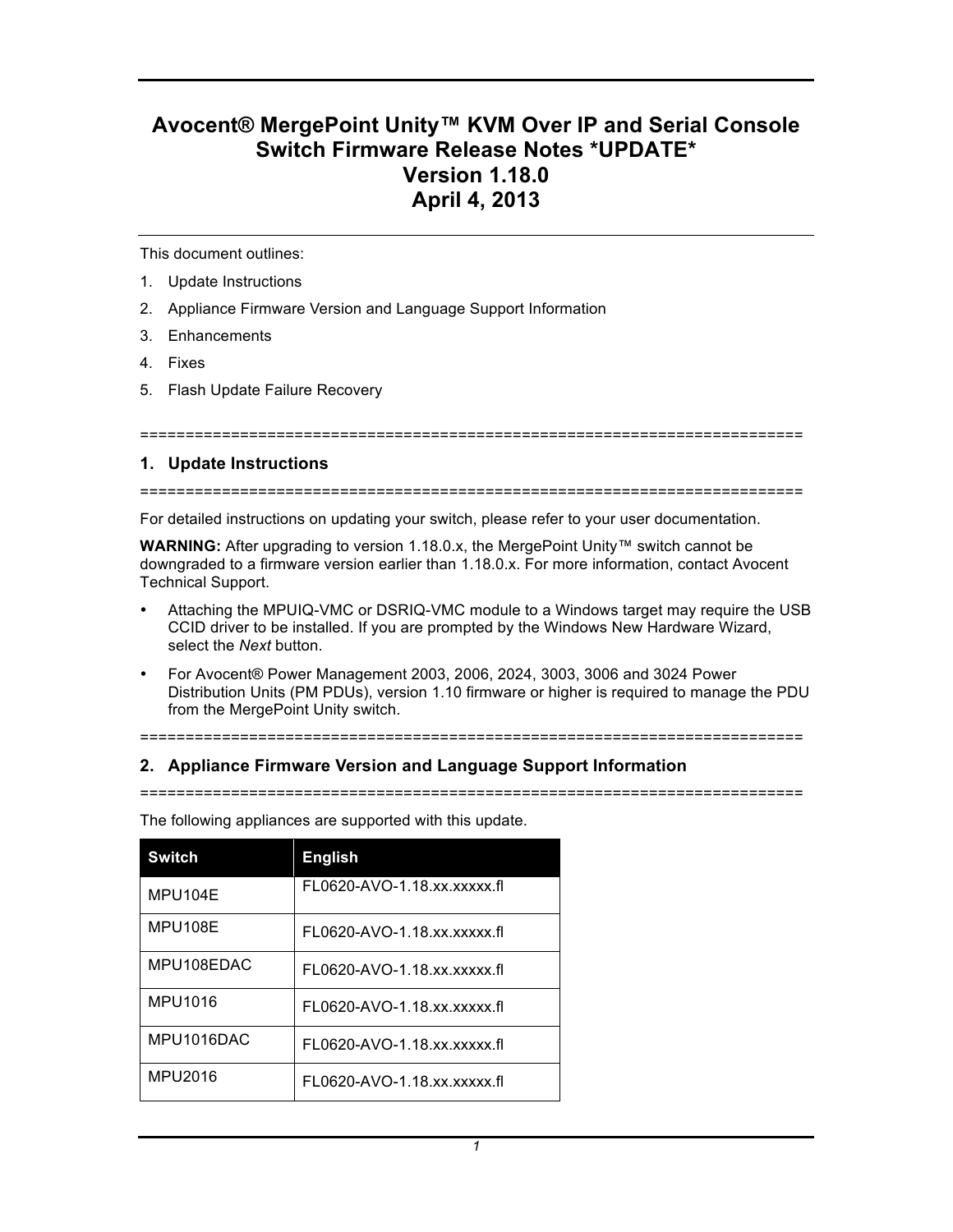| <b>Switch</b> | <b>English</b>              |
|---------------|-----------------------------|
| MPU2016DAC    | FL0620-AVO-1.18.xx.xxxxx.fl |
| MPU2032       | FL0620-AVO-1.18.xx.xxxxx.fl |
| MPU2032DAC    | FL0620-AVO-1.18.xx.xxxxx.fl |
| MPU4032       | FL0620-AVO-1.18.xx.xxxxx.fl |
| MPU4032DAC    | FL0620-AVO-1.18.xx.xxxxx.fl |
| MPU8032       | FL0620-AVO-1.18.xx.xxxxx.fl |
| MPU8032DAC    | FL0620-AVO-1.18.xx.xxxxx.fl |

#### =========================================================================

# **3. Enhancements**

=========================================================================

- Google Chrome version 19 and higher browser support
- Internet Explorer 9 browser support
- Mozilla Firefox version 10 and higher browser support
- MPUIQ-VMCHS module support
- M1000E CMC Aliasing OBWI user can establish an alias name for each M1000E CMC device connected to the main appliance

#### =========================================================================

## **4. Fixes**

=========================================================================

- 65689947- Break command in On-board Web Interface (OBWI) serial session viewer not transmitted to target
- Temperature display doubled on the OBWI power devices page
- Local port switching issue with the KVM Session link on the Target-List Basic page
- 65667605 DSView™ management software user adding M1000E prompted with generic switch type
- Upgraded error correction code (ECC) and Flash implementation which results in firmware updates to version 1.18.0 and higher not being reversible to earlier firmware versions